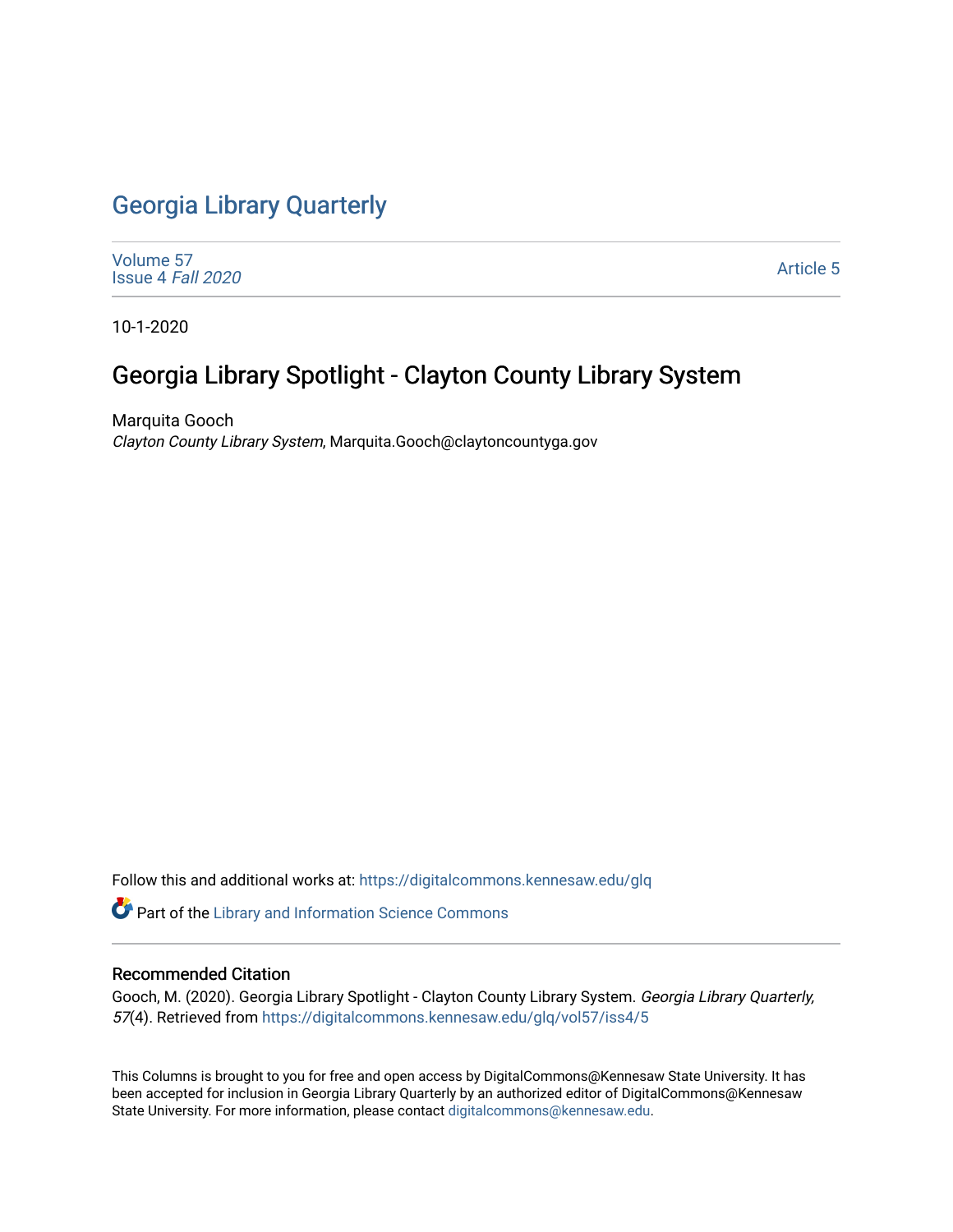# **GLASPOTLIGHT**

### **Clayton County Library System**

The Clayton County Library System's (CCLS) mission is to contribute to the success of the citizens of its diverse community by offering a full range of library services that meet their informational, educational, and leisure interests, fostering the love of reading in youth, and the lifelong pursuit of knowledge for all. Clayton County Library System consists of six branches in the north central portion of

Georgia, south of Atlanta. Its six branches serve 65% of the county population, making it one of the highest attended library systems in Georgia per capita. The library collection boasts over 500,000 volumes throughout the six branches. The library was founded in Jonesboro, Georgia, in 1941 by the Jonesboro Women's Club with a collection of only 200 books. By 1960, the single collection started by the Women's Club had grown so much that they joined the Flint River Regional Library System as part of a consortium.

In the summer of 2020, CCLS will open its seventh branch—the new Northwest Branch. Northwest is over 20,000 square feet and boasts a separate teen area, state-of-the-art makerspace, multipurpose room, and a computer and educational instruction lab.

Clayton County Library System strives to build a stronger connection with the community, to create spaces that appeal to its patrons, and to provide free resources that make Clayton

> County a great place in which to live, work, and play.

The Early Learning Teachers Career Pathway & Child Development Associate Program is one example of many collaborations between the Clayton County Library System and the community. Within Greater Atlanta communities, there is significant teacher turnover and a constant need for substitute and entry-level teachers. In most fields, when an employee calls out sick, their work can wait. For childcare providers, there

Forest Park and Riverdale branches were added in 1967 and 1968, respectively, with the Morrow location opening its doors in 1975. After years of building a collection and following, the Clayton County Library System decided to leave its consortium with Flint River to form their own library system as we know it today.

are no off days and often no suitable replacements to help children thrive. At the same time, many people want a career change and an opportunity to work with kids, but they lack the credentials to get started.

The Early Learning Teachers Career Pathway & Child Development Associate Program's meetings, trainings, and most of their critical